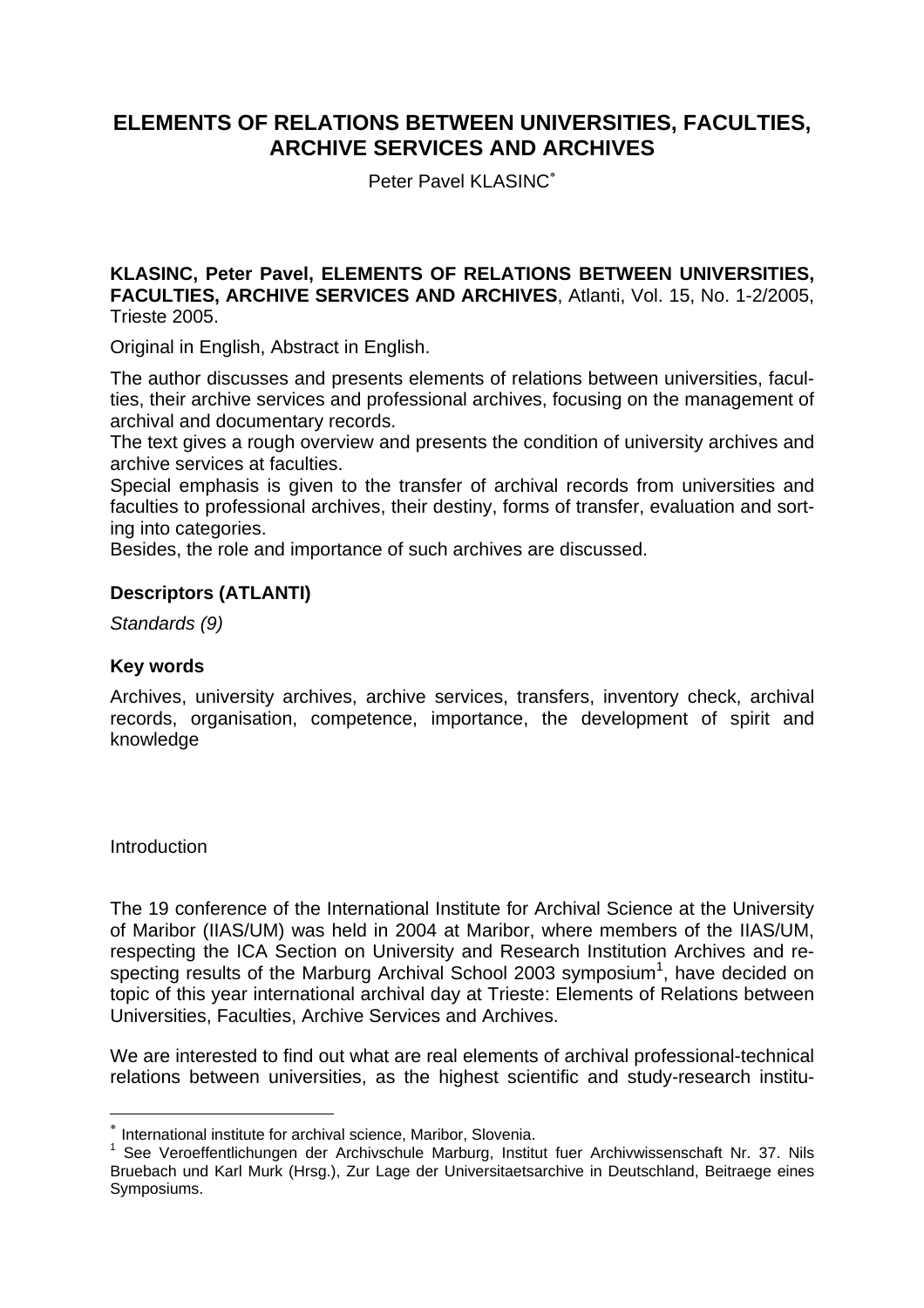tions, their members – faculties and other university institutions (institutes, research centers, university libraries etc.), theirs archive services and competent state, regional and local archives that is professional archives.

#### Avenues of approach

Representing forms of relations towards universities archival records first of all we have to point out that there are several avenues of approach to records creators:

First level is at the university president's office with all of its rapidly changing competences and organizational forms.

Second level is faculties, which are repeatedly changing due to its existential and organizational structure, although they are creating important archival records.

The third level is university institutions, which are repeatedly changing due to its existential and organizational structure, although they are creating important archival records.

### Connections to archival records

It is known fact that competent archives are connected with universities (here I have in mind all the levels) and theirs archival records by general archival legislation (the Law on archives and archival records) and by articles of other laws that prescribe universities activities and often creation of archival records (at least indirectly).

That records is important source for writing not only classic historical overviews, but also for other fields, partially connected with history writing, such as for example history of various sciences, history of art, sociology, law, geography and the like. Universities archival records are important not only for the local region.

European state universities were not always located at the main state of regional cities. The fact that at the universities there are various students and professors coming from different milieus should be respected. That is why university archival records are important for wider territory. It is also important to respect this fact when writing history of new universities and faculties' foundation, and also invited professors coming from family of already existing and active universities and faculties have play a significant role when creating new programs.

When dealing with historical topics for which important sources are coming from universities archives or from its members archive services – faculties, it is important to point out these sources that are important for writing a history of development of genius, idea and science of certain people or wider social group.

Elements of some connections

Speaking about elements of relations between universities, faculties and professional archives we have to mention supports given to the interrelation development. When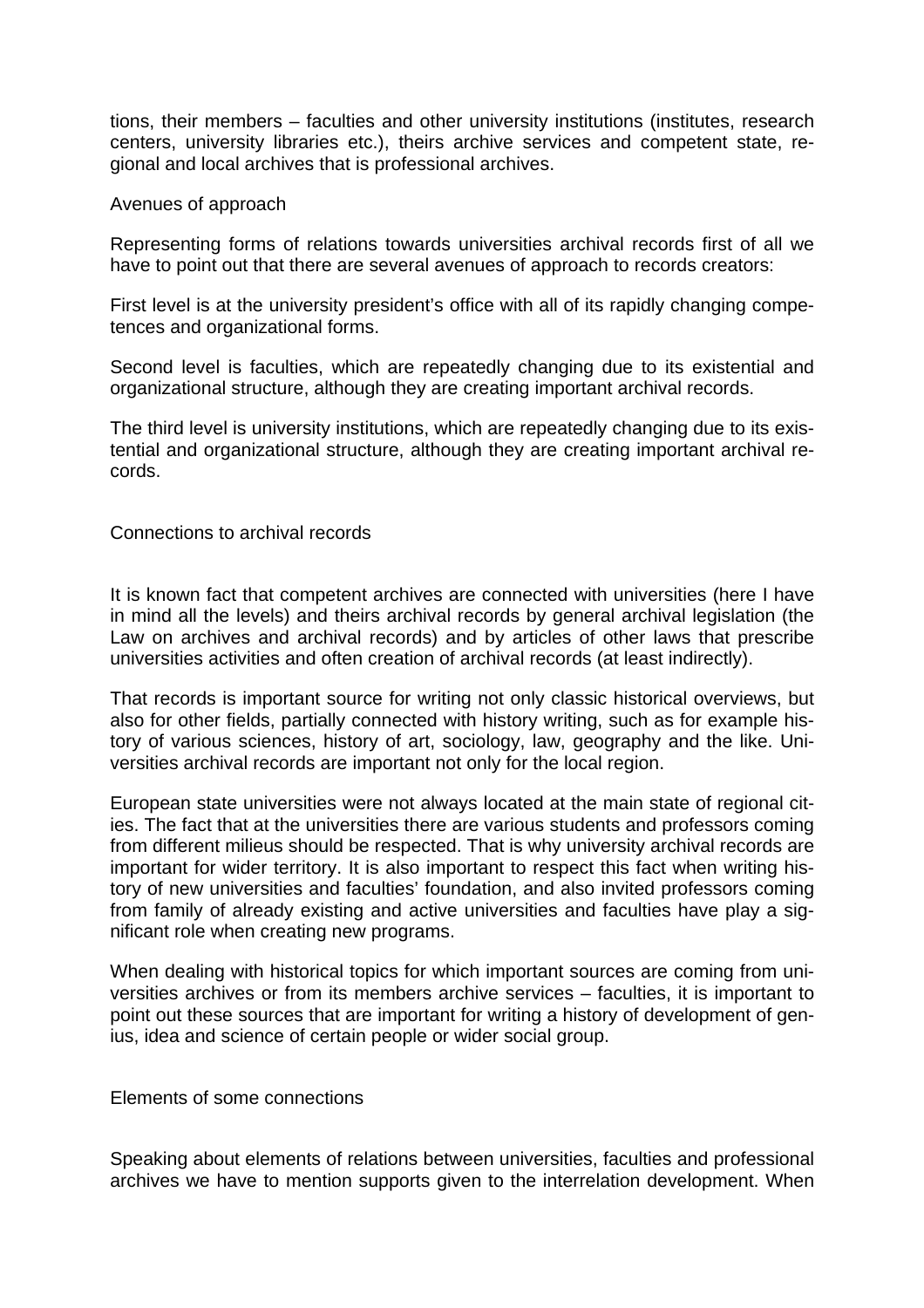certain competent state or "local" professional archive has been founded universities and faculties were not present. Vice versa, it can easily be said that state, regional or local archives, as competent, professional ones, have and still are repeatedly influencing foundation and development of a university archive services and even more archives and records management of a single university members, primarily regarding records evaluation and suggestions on material conditions of records preservation and protection.

Existing, mentioned interrelations between universities and professional archives and vice versa are defined by certain articles of professional or reference legislation. It was not possible to find out if it was written, when a university has been founded, that there will be "independent archive service of university (president's office)", but it is a fact that at certain universities independent archive service or historical archives have been founded sooner or later. As an excellent example I can give quality developed active archival-museum service at the University of Maribor, University archive services is active and growing<sup>2</sup>.

Professional archival legislation gives, in principle, enough bases for arrangement of relation between professional – competent archives and universities and their members. In some states archival laws even give to universities or faculties a possibility to permanently keep their records by themselves which is arranged by particular legal provisions, professional bases and decisions on access, interrelation information, and professional stuff and similar.

Archive service, universities' archives, archives of universities and faculties

Universities or faculties archive services are created more by chance then as a result of established and prescribed procedure. There are known examples that archive services were created when a university have been preparing celebration of various anniversaries of institutions or professors and similar and that is why universities wanted to organized exhibitions promoting quality archival records created by university through centuries or decades. Such activates often give birth to the archive services that were active, or are active, more or less successfully till today.

There is also common practice that universities or faculties give theirs record to competent state or local archives on permanent custody. Such records are preserved as independent fonds and are kept in the field of science, education and culture, according to the archival laws and provisions.

Importance of universities and faculties archival records is unquestionable and it can be classified as universal archival records. In recent times there is a trend that some state or private universities or state or private faculties are becoming autonomous which is connected with decentralization and independence. This phenomenon cause decreasing of important categories of archival records such as "registers of students" which are not more held by the president's office but by the single faculties.

 2 http://www.uni-lj.si/ArhivMuzejSluzba/arhivINmuzej/ARHIVinMUZEJ.asp. Many thanks to dr. Ciperle, head of service, who has kindly assist me with a lot of information, and to Ms Lidija Gregorec who gave me information on University of Maribor.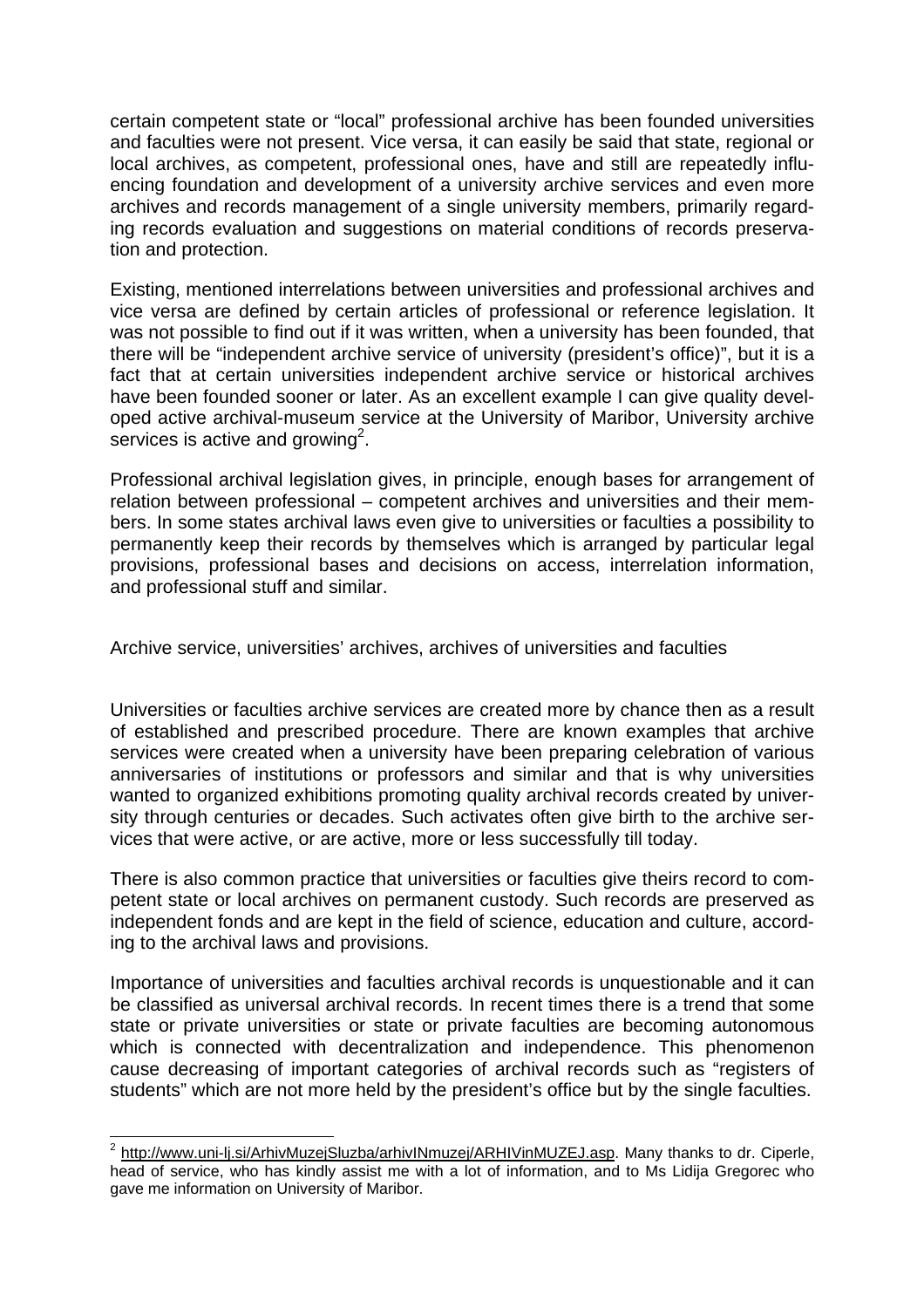There are lots of professional papers on creation, development and activities of universities archives. There is very active International Council on Archives Section on University and Research Institution Archives which we, IIAS(UM) do not wish to compete.

State of archive services activities

State of universities archive services is very different. There are quality services with professional, archival stuff, working and repository spaces, corresponding to the standards on material preservation of archival records and possibilities of modern informational access.

Many archive services act as pure "emergency exists" which is when some sort of university of faculty archive services is mentioned but the very archive service has no stuff, records inventories, spaces for work or adequate preservation of records. Such broad spectrum when on one end we have rather developed archive services and on the other end rather undeveloped archive services is possible to notice on the European territory and I do not believe that in other parts of the world situation is very different.

Elements of records transfer and accession

Relation between universities and competent archives become more closer and of higher-quality when universities – faculties wants to give theirs archival, frequently their current records to competent state, local archives. Universities and theirs members create huge and important quantities of archival records and that is why, it is our consideration, procedures of transfer and accession of records are crucial. So called "conflict situation" can be noticed when record are transferred. One of them emerges between competent archives and state archives and records creators (universities and faculties) when records creators are evaluated by statement that "university and its members archival records is of such level that it should be transferred only to state (national) archives". This problem is specially pressing in states where along with state archives exist local, regional, historical and similar archives.

On principle, transfers of records are performed quality, according to positive archival legislation, based on prescribed procedure, with quality summary, sometimes even analytic inventories and with correct, technical equipment, and there are even elements of international standards ISAD(G). But, there are also ad hoc transfers according to the system "take it or leave it".

## Conflict situation

Some conflict situations occur when notarized copies of records should be issued, because universities and faculties have different competences then state archives. That is also visible when current records is evaluated and when lists of records are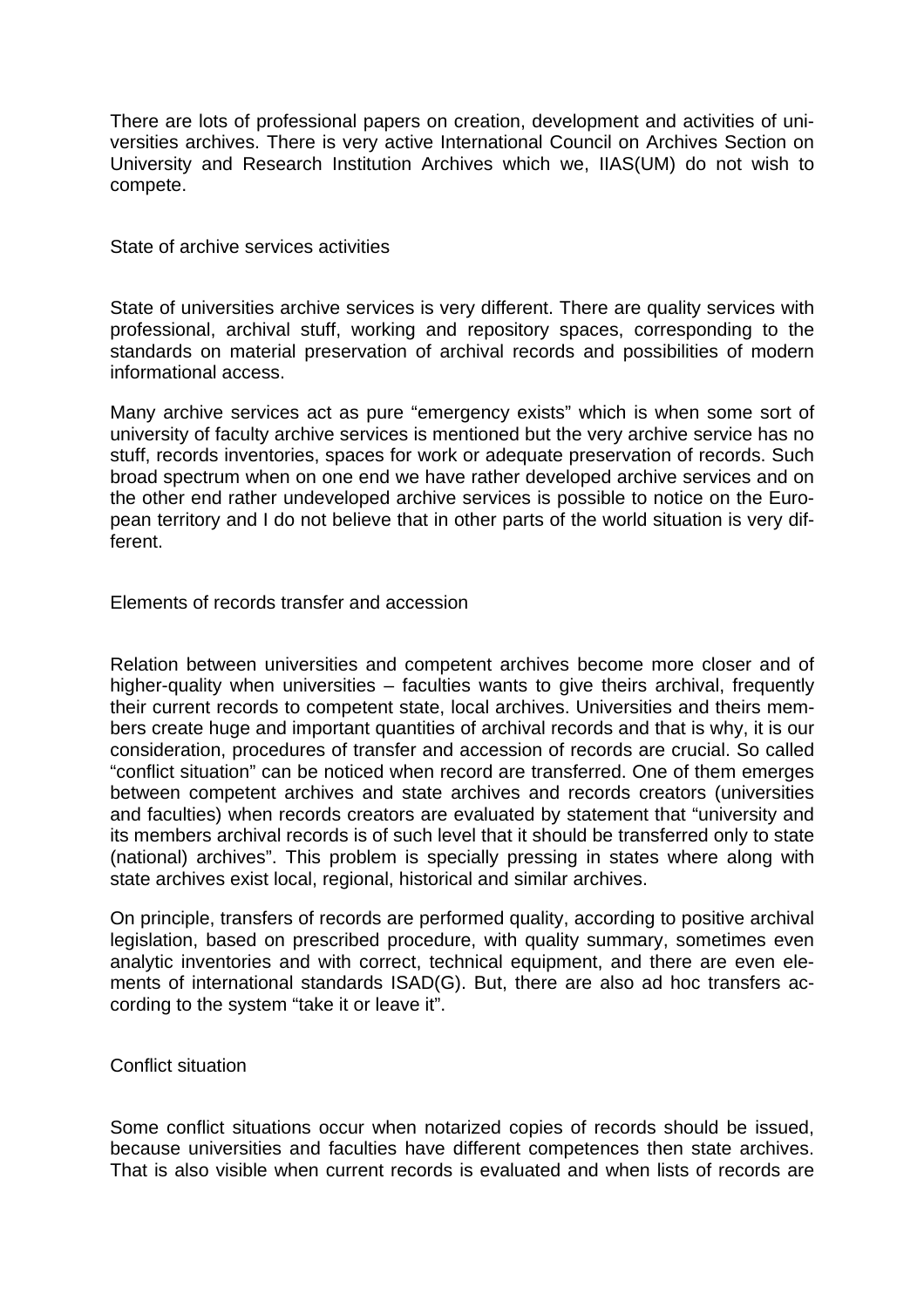created (guidelines) because in some cases it is made for faculties by universities archival services, although it is competence of archives.

We are separately stating these elements of relations between universities, faculties and competent archives concerning material protection of archival records, but often issue is only about that competent archives gives advise on production of recommendations for material protection of records performance, first of all forms of protection, preservation and records maintenance, choice of correct working and repository spaces, proper equipment and so on.

We can clearly notice conflict situation concerning particular materials that is marginally part of records, which is that archival records that can be easily considered as museum (sashes, medallions, awards…) or library records (legacies of professors, researchers, scientists working at the faculties or universities institutes…).

Mentioned conflict situations do not have negative effect but on the contrary stimulate universities archives to cooperate with competent archives, libraries and museums.

#### **Conclusions**

State of archives and archive services at president's offices is various. On one side quality universities archives are active, on other we can notice archival services of president's offices and faculties created and working with problems.

Here we will refrain from commenting situation of total "ignoring" of archival records preservation problem present at some universities or faculties which solve problems by "we will give our records to competent state, regional or local archives where they will deal with it".

Education of people working at universities archives gives us real role and importance which archive services of president's offices of particular faculties have. We can easily conclude that although there is a graduate study of archival science, which we will only mention here, state of this field is not satisfactory.

Archive services are subordinated to universities or faculties general secretary assistant, commonly organizationally positioned within department for general and personnel affairs.

Leaders of president's offices or faculties rarely (speaking about last 10 years) address theirs archival services or universities archives, and when they do that it is usually when celebrating various anniversaries or when there is a need for whatsoever document from the "universities and faculties" archives, especially when a document can not be traced because records is unarranged. In such cases decisions on quick "ad hoc" performed list of records are made. Very rarely universities and faculties include in their work and other programs archives of universities or archive services.

Archive services deal also with archiving of archival and current records created on new media. So they are in same position as archive services of administration, judicature, education system and so on. Some of them already approach usage of new